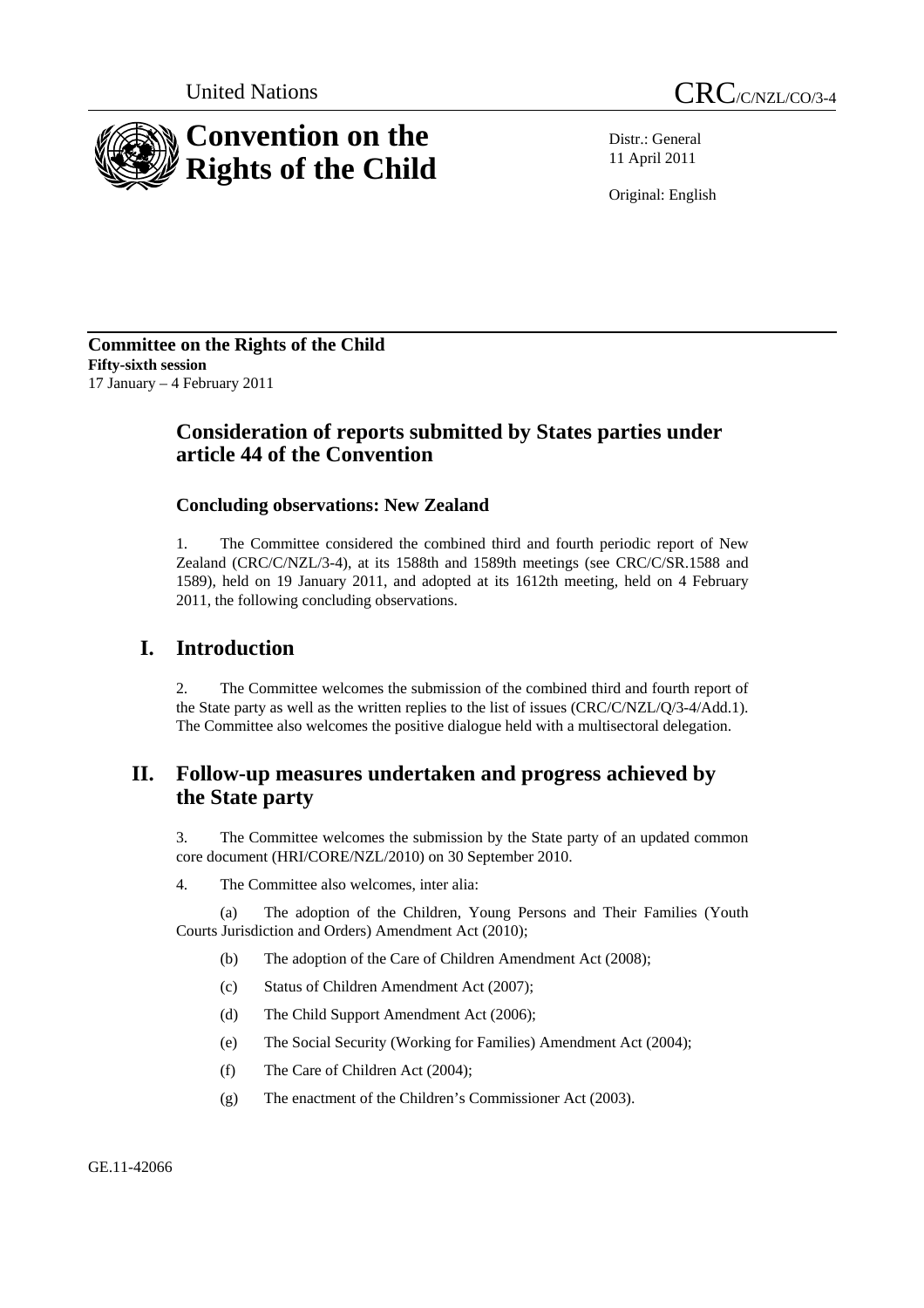5. The Committee notes with appreciation that since consideration of its second periodic report in 2003, the State party has ratified or acceded to, inter alia:

(a) The Optional Protocol to the Convention against Torture and Other Cruel, Inhuman or Degrading Treatment or Punishment, in March 2007;

(b) The Convention on the Rights of Persons with Disabilities, in September 2008;

(c) The 1961 Convention on the Reduction of Statelessness, in September 2006;

(d) The 2003 WHO Framework Convention on Tobacco Control, in January 2004.

# **III. Main areas of concern and recommendations**

# **A. General measures of implementation (arts. 4, 42 and 44, para. 6, of the Convention)**

#### **Committee's previous recommendations**

6. The Committee, while welcoming the State party's efforts to implement the concluding observations on its previous reports (CRC/C/15/Add.216 and CRC/C/OPAC/CO/1), notes with regret that some of the recommendations contained therein have not been fully addressed*.* 

**7. The Committee urges the State party to take all necessary measures to implement those recommendations contained in the concluding observations on the second periodic report that have not yet or not sufficiently been implemented, in particular on coordination, non-discrimination, abuse and neglect, child labour and juvenile justice, and to provide adequate follow-up to the recommendations contained in the present concluding observations. In this context, the Committee draws the attention of the State party to its general comment No. 5 (2004) on general measures of implementation of the Convention on the Rights of the Child.** 

#### **Reservations**

8. The Committee notes efforts taken towards removing obstacles to the withdrawal of the State's general reservation and its specific reservations with regard to articles 32, paragraph 2, and 37 (c). Nevertheless, it deeply regrets that this work has not yet resulted in the withdrawal of the reservations. The Committee also regrets that no progress has been made so far regarding the application of the Convention to Tokelau.

**9. The Committee reiterates its previous recommendations and urges the State party:** 

**(a) To withdraw its general reservation and its reservations to articles 32, paragraph 2, and 37 (c);** 

**(b) To extend the application of the Convention to the territory of Tokelau.** 

#### **Legislation**

10. The Committee notes with concern that in spite of recent legislative developments in the field of child rights, the harmonization of national law with the Convention and its Optional Protocols is not completed (for example, in the area of adoption legislation) and that not all domestic laws affecting children are harmonized even among themselves. The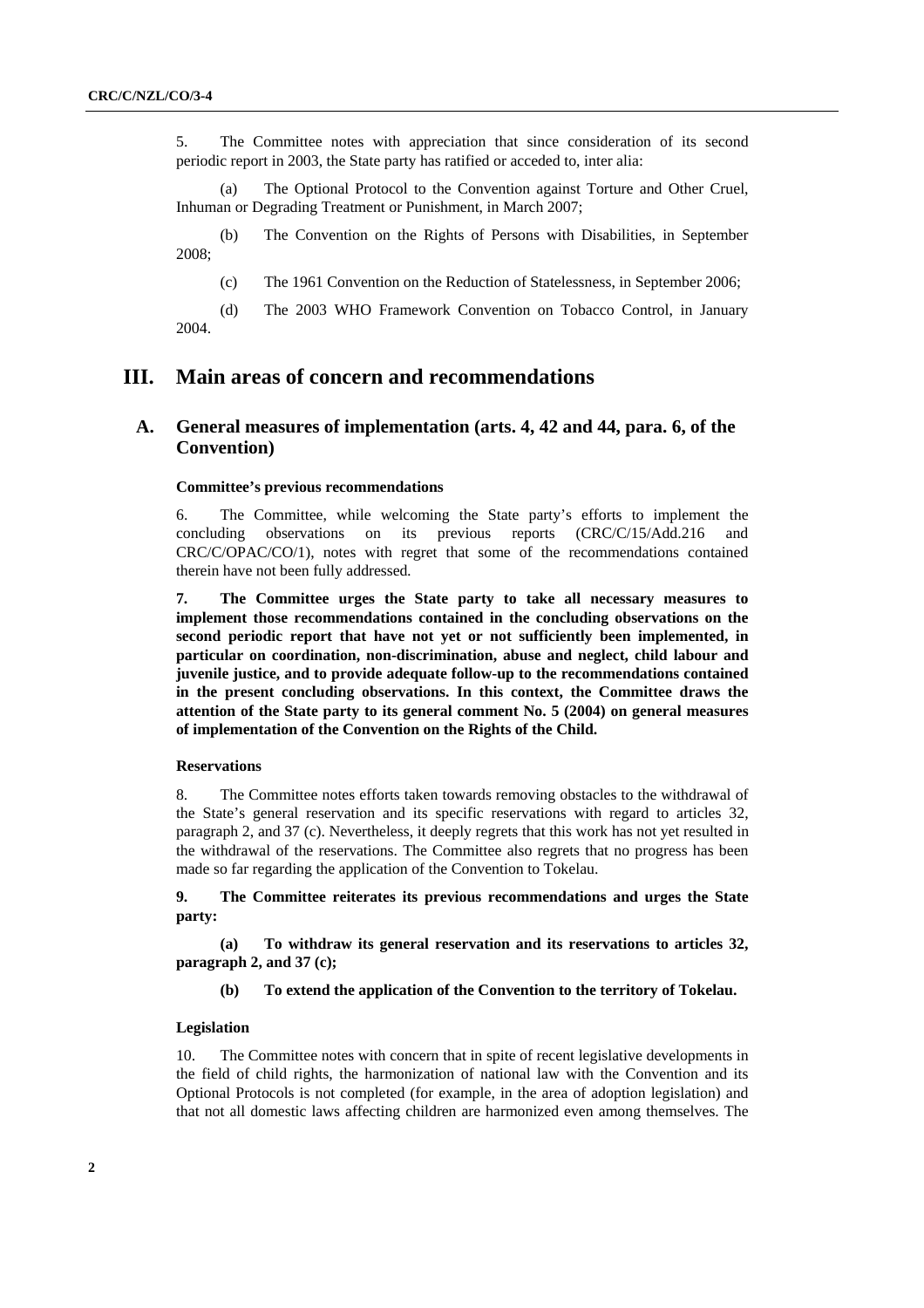Committee is also concerned that the Children, Young Persons and Their Families Amendment Bill No. 6 has been before Parliament since 2007.

#### **11. The Committee urges the State party:**

**(a) To ensure that all existing domestic legislation relating to children is consistent and is brought into compliance with the Convention and that it supersedes any existing customary law, including Maori customary law;** 

**(b) To ensure that the principles and provisions of the Convention and its Optional Protocols are applicable to all children in the territory of the State party;** 

## **(c) To consider all child-related legislation as a priority in the Parliament.**

## **Coordination**

12. The Committee notes that the Ministry of Social Development is responsible for leading the implementation of the Convention in the State party and that a forum of highlevel officials in social sector ministries, chaired by the Chief Executive of the Ministry of Social Development, has been established to ensure coordination of the work programmes of the departments in the social sector. However, the Committee regrets the absence of a coordinating mechanism specific to children's rights.

**13. In line with its previous recommendation (CRC/C/15/Add.216, para. 11), the Committee recommends that the State party establish a permanent mechanism to ensure high-level and effective coordination of the implementation of the Convention throughout the State party.** 

## **National plan of action**

14. The Committee notes the State party's indication that comprehensive action is pursued through a collaborative work programme rather than through the development of a national plan of action. The Committee nevertheless regrets that the Convention is not regularly used as a framework for the development of specific policies and strategies. It is particularly concerned at the lack of a comprehensive policy to ensure the full realization of the principles and rights provided for in the Convention.

**15. The Committee encourages the State party to adopt a comprehensive policy and corresponding national plan of action for the implementation of the Convention and the Optional Protocol on the involvement of children in armed conflict, in cooperation with the public and private sectors involved in the promotion and protection of children's rights and based on a child rights approach. In doing so, the State party should take into account the outcome document of the twenty-seventh special session of the General Assembly, entitled "A world fit for children", and its mid-term review of 2007. The Committee also recommends that the State party ensure that there are follow-up and evaluation mechanisms that will regularly assess progress achieved and identify possible deficiencies to enable the full implementation of the comprehensive policy and plan of action.** 

#### **Allocation of resources**

16. The Committee notes with appreciation the increase in expenditure on children in recent years and the tax-credit initiative to reduce poverty. Nevertheless, the Committee is concerned that the increases are not sufficient to eradicate poverty and address inequalities*.* Furthermore, the Committee regrets that the budgeting process still does not allow clear identification of allocations for children, which prevents the tracking of expenditure on children by the State party and the evaluation of its impact.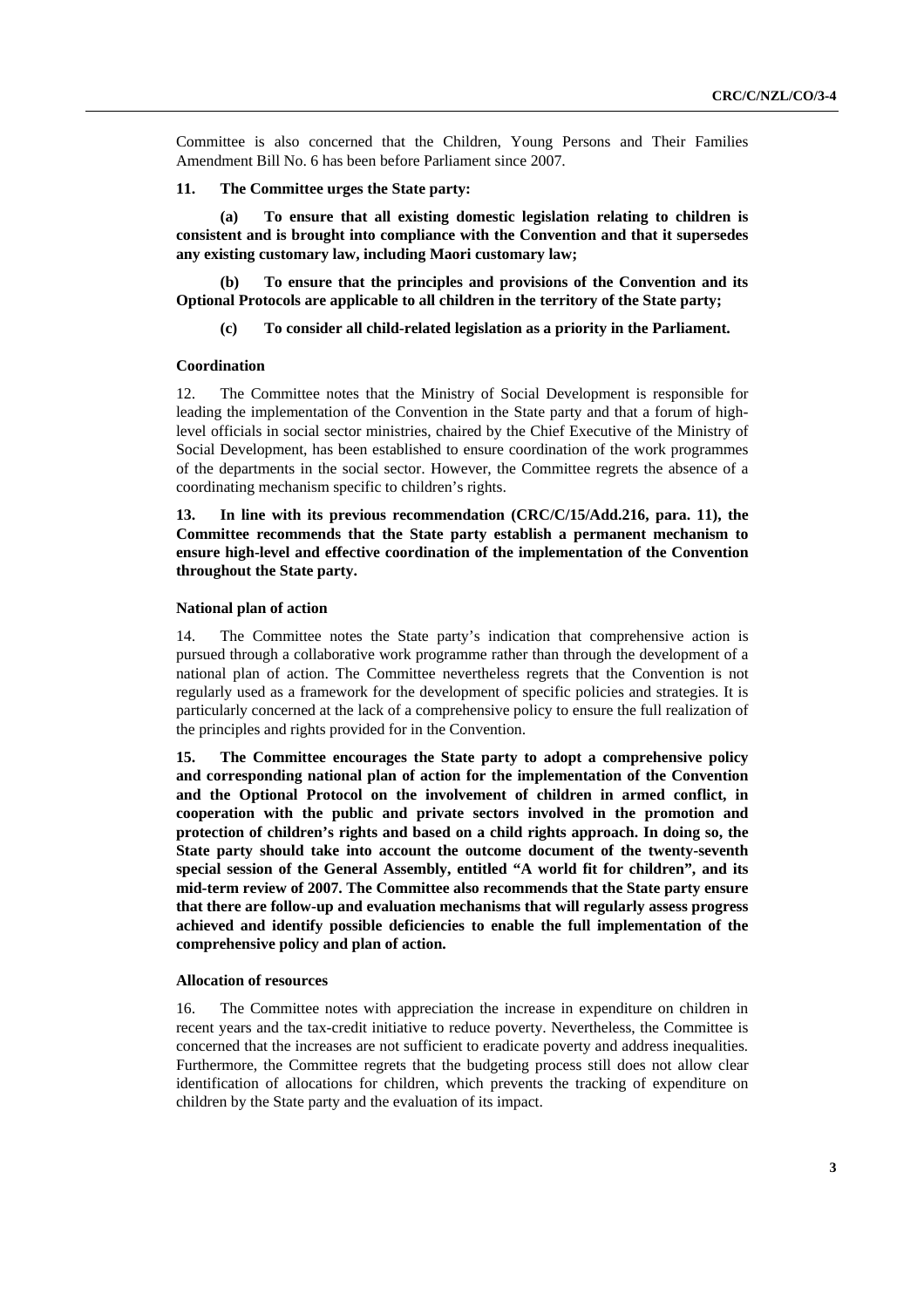**17. The Committee recommends that the State party initiate a child budgeting exercise that will allow it to specify strategic allocations to implement children's rights, track this implementation, monitor results and evaluate impact. In this endeavour, the State party should take into account the Committee's recommendations of the day of general discussion of 21 September 2007 devoted to the theme "Resources for the rights of the child** - **responsibility of States". The State party may wish to consider seeking technical cooperation from the United Nations Children's Fund (UNICEF) and others.** 

#### **Dissemination and awareness-raising**

18. The Committee notes with interest the initiatives undertaken to disseminate and raise awareness about the Convention. Nevertheless, the Committee regrets that awareness of the Convention remains limited, including among parents, caregivers, teachers, youth workers and children.

**19. The Committee recommends that the State party strengthen and expand its dissemination and awareness-raising activities in order to ensure that the provisions of the Convention are widely known by the general public, including parents, caregivers, teachers, youth workers and other professionals working with children, as well as children themselves. The State party should take steps to ensure that its initiatives also reach those who are illiterate or lack formal education.** 

### **Training**

20. While welcoming that training on child rights is provided to police officers, probation officers and teachers working with children, the Committee regrets that such training does not reach all professionals working with or for children.

**21. The Committee recommends that the State party develop and further strengthen systematic training on their responsibilities under the Convention for all professional groups working for and with children, including all law enforcement officials, teachers, health personnel, social workers and personnel of childcare institutions, as well as State sector and local government officials. In this regard, the Committee recommends that human rights education be included in the official curriculum at all levels of education and in professional training. It also recommends that the State develop systematic education and training programmes on the provisions of the Optional Protocol on the involvement of children in armed conflict for all relevant professional groups working with and for children and in particular among military officials involved in recruitment, judges, prosecutors, immigration officials, social workers and the media.** 

#### **Child rights and the business sector**

22. The Committee notes that the State party seems not to have as yet given consideration to the adoption of corporate social responsibility parameters for the operations at home and abroad of New Zealand corporations and other businesses subject to the jurisdiction of the State party in line with, inter alia, the "protect, respect and remedy" framework for business and human rights which was adopted unanimously in 2008 by the Human Rights Council and outlines the State duty to protect against human rights abuses by businesses; the corporate responsibility to respect human rights; and the need for more effective access to remedies when violations occur.

**23. The Committee encourages the State party to give due consideration to experiences from around the world in its application of the "protect, respect and remedy" framework for business and human rights to the operations of private and**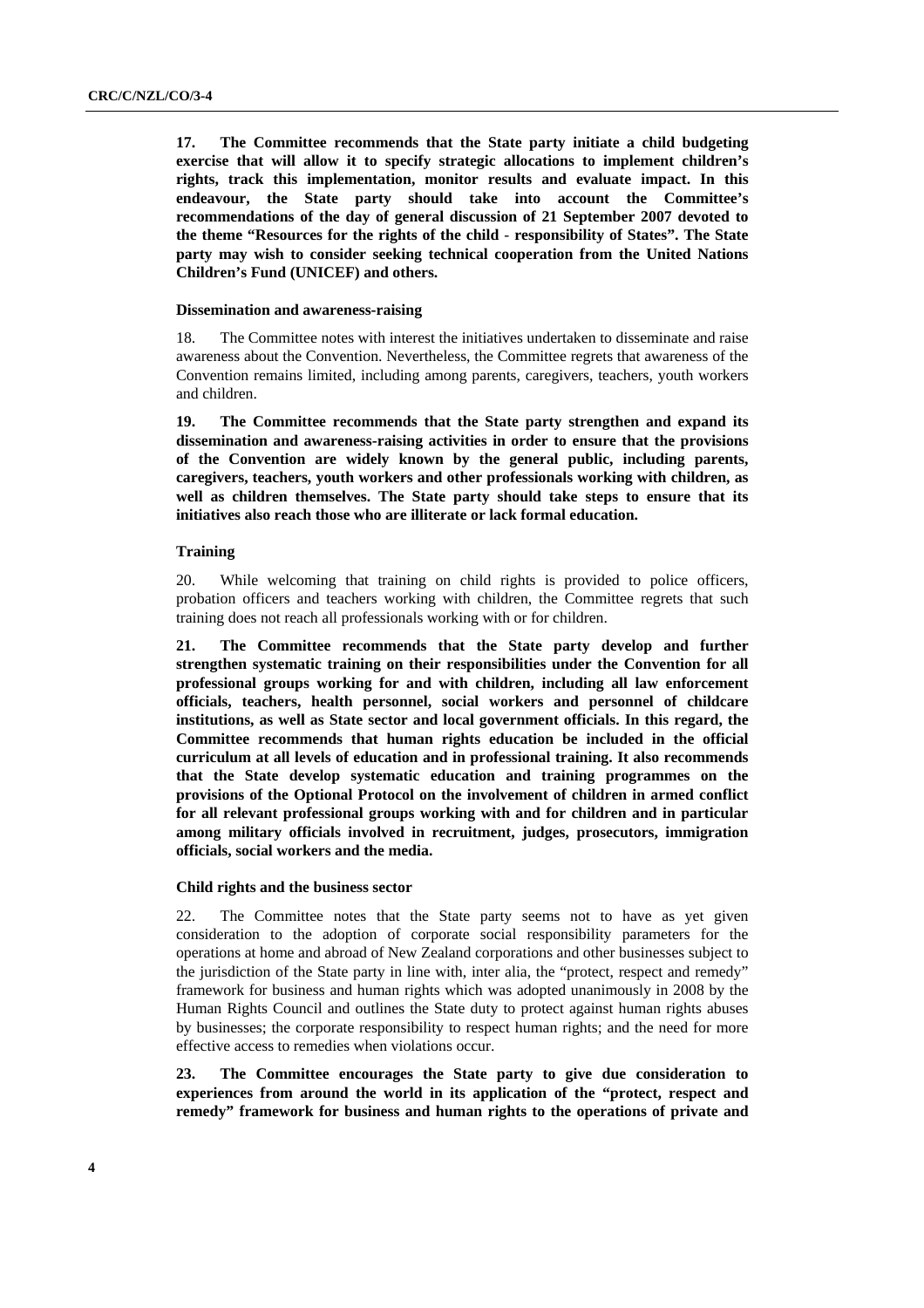**public corporations, and to consider taking effective measures to establish and implement regulations to ensure that the business sector complies with international and domestic standards on corporate social responsibility, particularly with regard to respecting child rights.** 

# **B. General principles (arts. 2, 3, 6 and 12 of the Convention)**

## **Non-discrimination**

24. While noting with interest the Youth Voices: Youth Choices project and the various efforts undertaken by the State party to improve the situation of the Maori, particularly in the fields of education and health, the Committee remains concerned at continuing manifestations of discrimination against the Maori population, including children, as evidenced by their unequal access to services.

## **25. The Committee recommends that the State party ensure full protection against discrimination on any grounds, including by:**

**(a) Taking urgent measures to address disparities in access to services by Maori children and their families;** 

**(b) Strengthening its awareness-raising and other preventive activities against discrimination and, if necessary, taking affirmative action for the benefit of children in vulnerable situations, such as Maori and Pacific children, refugee children, migrant children, children with disabilities and lesbian, bisexual, gay and transgender children and children living with persons from these groups;** 

**(c) Taking all necessary measures to ensure that cases of discrimination against children in all sectors of society are addressed effectively, including with disciplinary, administrative or – if necessary – penal sanctions.** 

#### **Respect for the views of the child**

26. The Committee notes with regret that the views of children are not adequately respected within the family, in schools and in the community. The Committee also regrets that there are no means by which children can express their views in the public domain, that the State party does not systematically take into consideration children's views when formulating laws and policies that may affect them and that their right to be heard in judicial and administrative proceedings is not sufficiently respected.

**27. The Committee recommends that the State party, in accordance with article 12 of the Convention and taking into account the Committee's general comment No. 12 (2009) on the right of the child to be heard:** 

**(a) Promote, facilitate and implement, in legislation as well as in practice, within the family, schools and the community as well as in institutions and in administrative and judicial proceedings, the principle of respect for the views of the child;** 

**(b) Systematically consider the views of the child in formulating laws and policies.**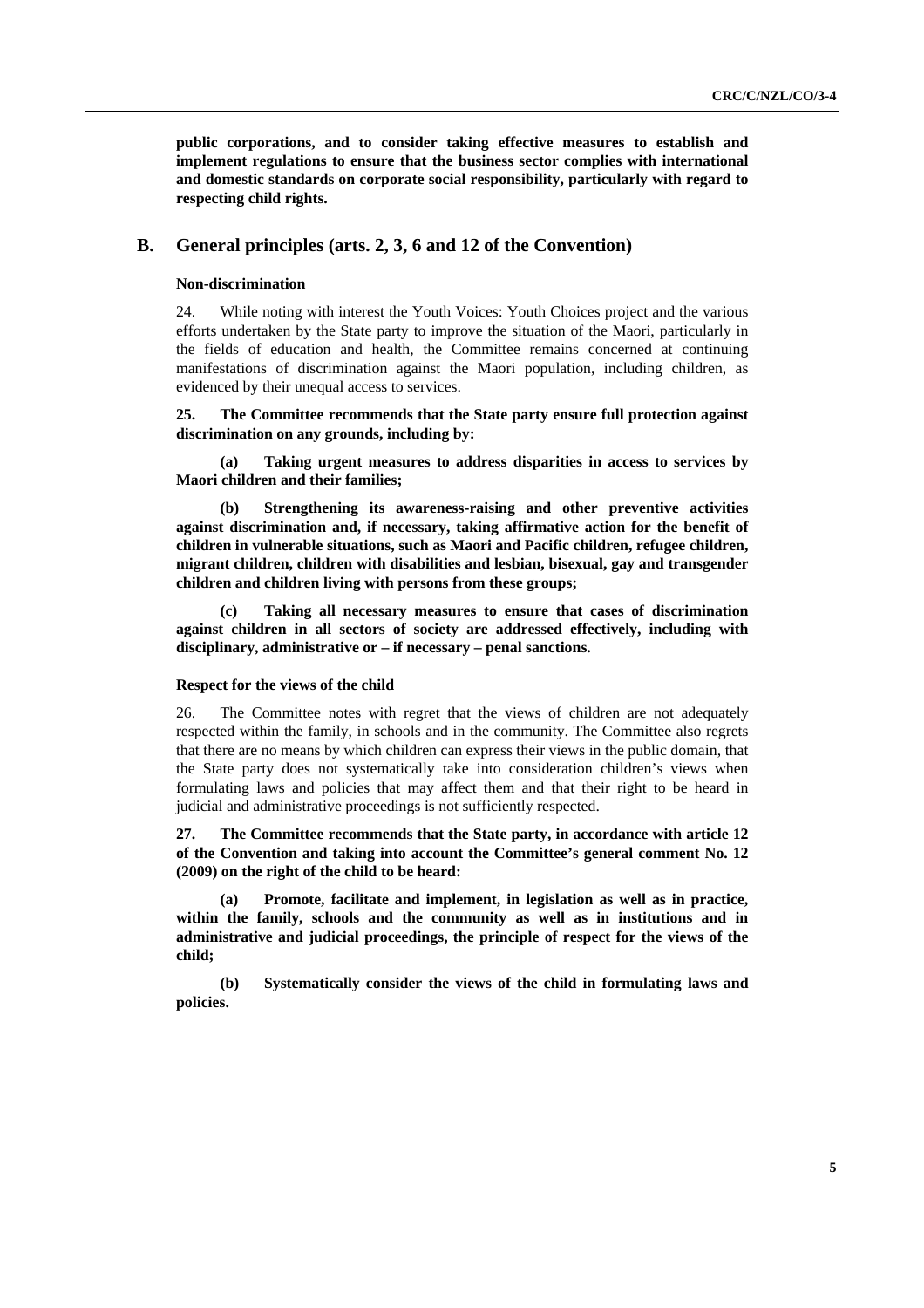# **C. Civil rights and freedoms (arts. 7, 8, 13-17 and 37 (a) of the Convention)**

#### **Corporal punishment**

28. The Committee welcomes the new section 59 (1) of the Crimes Act (1961), which abolishes the legal use of parental force for the purposes of correction.

**29. The Committee recommends that the State party heighten public awareness about section 59 (1) of the Crimes Act and continue to promote positive and nonviolent forms of discipline in childrearing.** 

**Follow-up to the United Nations study on violence against children** 

**30. The Committee encourages the State party:** 

To prioritize the elimination of all forms of violence against children, **including by ensuring implementation of the recommendations of the United Nations Study on violence against children (see A/61/299), paying particular attention to gender;** 

**(b) To provide information concerning the implementation by the State party of the recommendations of the study in the next periodic report, particularly those highlighted by the Special Representative of the Secretary General on violence against children, namely:** 

**(i) The development in each State of a national comprehensive strategy to prevent and address all forms of violence against children;** 

**(ii) The introduction of an explicit national legal ban on all forms of violence against children in all settings;** 

**(iii) The consolidation of a national system of data collection, analysis and dissemination, and a research agenda on violence against children.** 

**(c) To cooperate with the Special Representative of the Secretary General on violence against children and seek technical assistance from, inter alia, UNICEF, the Office of the United Nations High Commissioner for Human Rights (OHCHR), the World Health Organization (WHO), the International Labour Organization (ILO), the United Nations Educational, Scientific and Cultural Organization (UNESCO), the Office of the United Nations High Commissioner for Refugees (UNHCR), the United Nations Office on Drugs and Crime (UNODC), and NGO partners.** 

# **D. Family environment and alternative care (arts. 5, 18 (paras. 1-2), 9-11, 19-21, 25, 27 (para. 4), and 39 of the Convention)**

#### **Family environment**

31. The Committee welcomes the State party's efforts to better support families through, inter alia, legislative and institutional changes and policy and practice integration across different services. However, the Committee is concerned that families in some population subgroups lack adequate assistance in the performance of their child-rearing responsibilities, and notably those families in a crisis situation due to poverty, alcohol, drugs or isolation.

**32. The Committee recommends that the State party intensify its efforts to render appropriate assistance to parents and legal guardians in the performance of their child-rearing responsibilities with timely responses at the local level, including**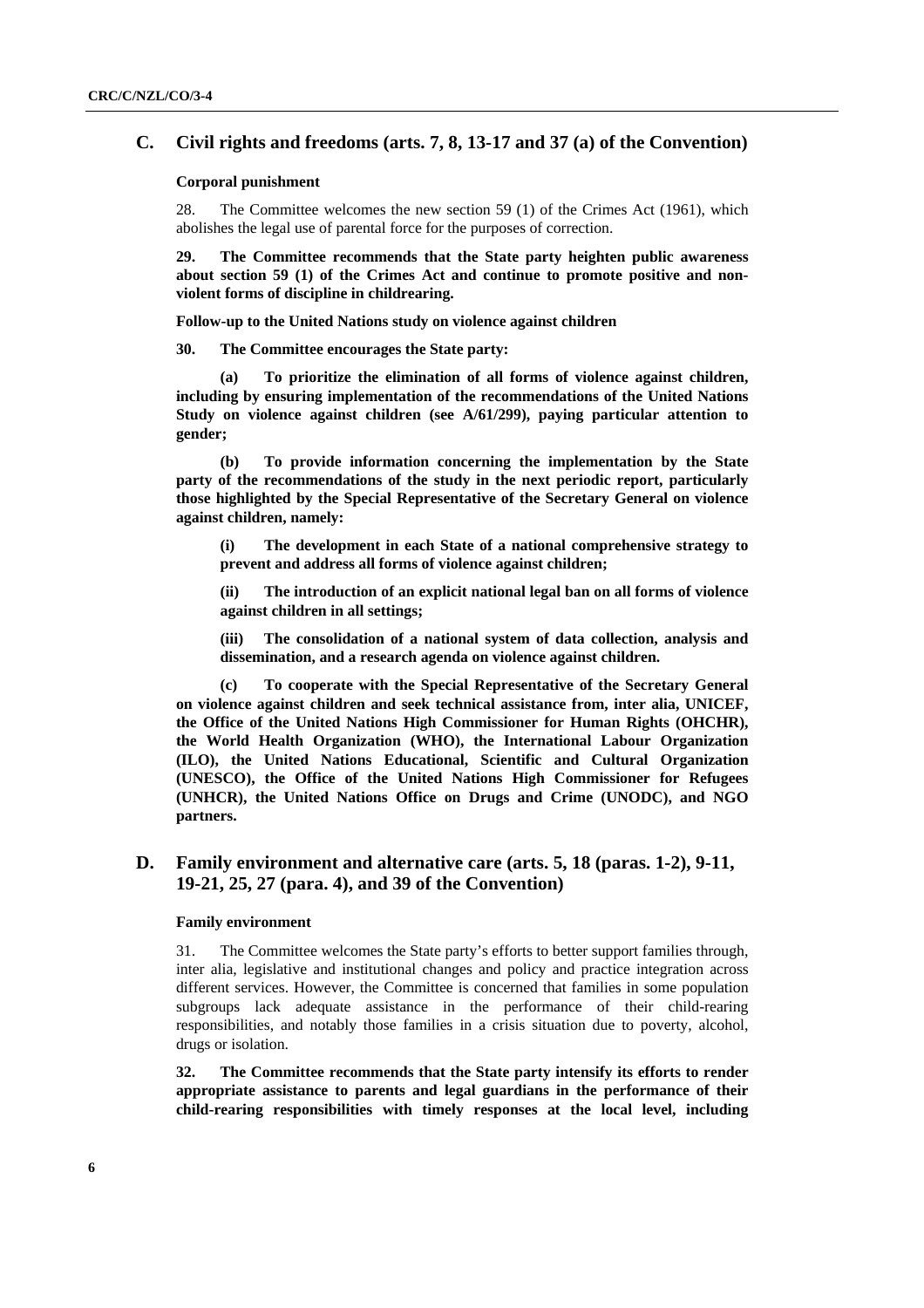**services to parents who need counselling in child-rearing, services for the treatment of alcohol- or drug-related problems, and, in the case of Maori and Pacific Islander populations, culturally appropriate services to enable them to fulfil their parental role.** 

### **Adoption**

33. The Committee regrets that a child's consent is not required for domestic adoptions and that the review of adoption legislation is currently on hold. The Committee notes with regret that in cases of adoption that are not "open adoptions", the adopted child does not have access to his/her file, with the name of his/her biological parents, until the age of 20.

**34. The Committee recommends that the State party take steps to ensure that a child's consent is required, as appropriate, for domestic adoptions. The Committee also recommends that the State party resume its review of adoption legislation and revise it, as appropriate, in order to bring it in line with the Convention as well as with the 1993 Hague Convention on Protection of Children and Cooperation in respect of Intercountry Adoption. The Committee further recommends that the State party lower to at least 18 years the age at which adopted children have the right to have access to their files.** 

#### **Abuse and neglect**

35. The Committee welcomes the efforts undertaken by the State party to tackle the problem of abuse and neglect of children, in particular the increased efforts undertaken in the area of prevention such as through increased funding, the establishment of the Family Violence Ministerial Team, the Taskforce for Action on Violence within Families, and the establishment of the Independent Experts Forum on Child Abuse. However, the Committee remains alarmed at the high prevalence of abuse and neglect of children in the family and at the lack of a comprehensive nationwide strategy in this regard. The Committee regrets that there is still no comprehensive system of recording and analysing abuses committed against children and that mechanisms for physical and psychological recovery and social reintegration of victims are not sufficiently available across the State party.

## **36. The Committee recommends that the State party:**

**(a) Establish mechanisms for monitoring the number of cases and the extent of violence, sexual abuse, neglect, maltreatment or exploitation, including within the family, in schools and in institutional or other care;** 

**(b) Ensure that professionals working with children (including teachers, social workers, medical professionals, members of the police and the judiciary) receive training on their obligation to report and take appropriate action in suspected cases of domestic violence affecting children;** 

**(c) Strengthen support for victims of violence, abuse, neglect and maltreatment in order to ensure that they are not victimized once again during legal proceedings;** 

**(d) Provide access to adequate services for recovery, counselling and other forms of reintegration in all parts of the country.**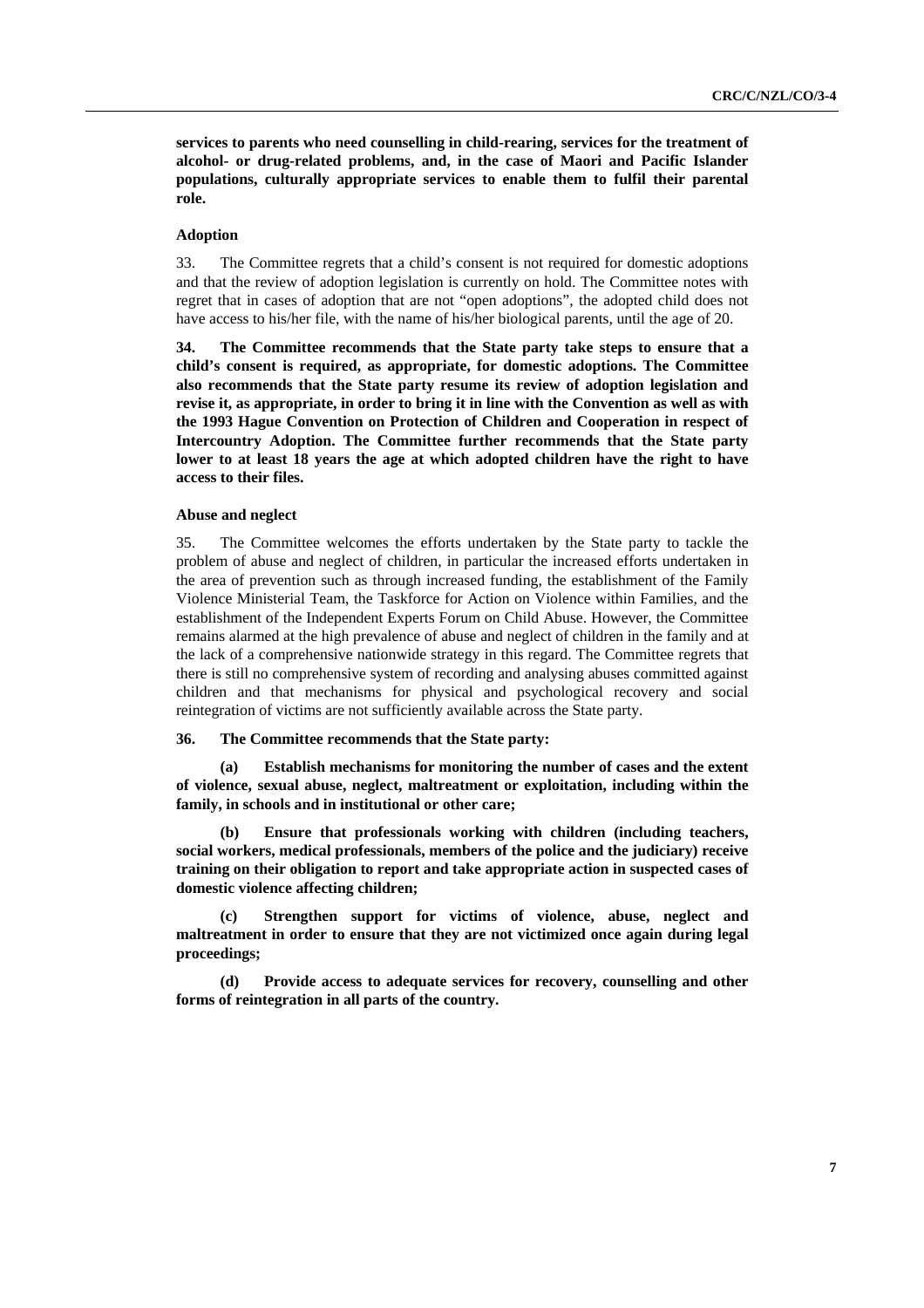# **E. Basic health and welfare (arts. 6, 18 (para. 3), 23, 24, 26, and 27 (paras. 1-3) of the Convention)**

## **Health and health services**

37. The Committee notes with interest that the Well Child programme has almost 100 per cent coverage and that children under the age of 6 have access to free primary health care during business hours. While welcoming the State party's commitment to implement focused policies and initiatives to address the disparities in the health status of children, the Committee is concerned that inequalities continue to exist, manifested, inter alia, by the disparities in infant mortality rates between the Maori population and the rest of the State party's population and in immunization rates, which tend to be lower among Maori children.

**38. The Committee recommends that inequalities in access to health services be addressed through a coordinated approach across all government departments and greater coordination between health policies and those aimed at reducing income inequality and poverty***.* 

#### **Breastfeeding**

39. The Committee, while welcoming the State party's efforts to encourage exclusive breastfeeding up to six months, remains concerned that only half of children in New Zealand are exclusively breastfed at three months and less than 8 per cent are exclusively breastfed at six months. The Committee is also concerned that Maori children are more likely than others to be given solids before the age of four months.

**40. The Committee recommends that the State party continue its efforts to increase the number of infants up to six months of age that are exclusively breastfed, with a particular focus on raising the awareness of the Maori population about the benefits of exclusive breastfeeding, and that it implement fully the International Code of Marketing of Breast-milk Substitutes. The State party should also further promote baby-friendly hospitals and encourage breastfeeding to be included in training for nurses.** 

#### **Adolescent health**

41. The Committee notes the efforts undertaken by the State party in the areas which affect adolescent health. However*,* the Committee is concerned at the increasing rate of teenage pregnancies, especially among girls from a lower socio-economic or Maori background and at the high suicide rates of teenagers, particularly Maori teenagers.

## **42. The Committee recommends that the State party:**

**Strengthen its efforts to provide adolescents with appropriate reproductive health services, including reproductive health education, in school and to promote a healthy lifestyle for adolescents;** 

**(b) Continue to address the issue of suicidal behaviour among adolescents across the State party, including by studying the root causes of this problem in order to provide targeted preventive measures.** 

#### **Standard of living**

43. The Committee notes with appreciation the efforts undertaken by the State party to improve the standard of living. However, the Committee, while noting that the extent of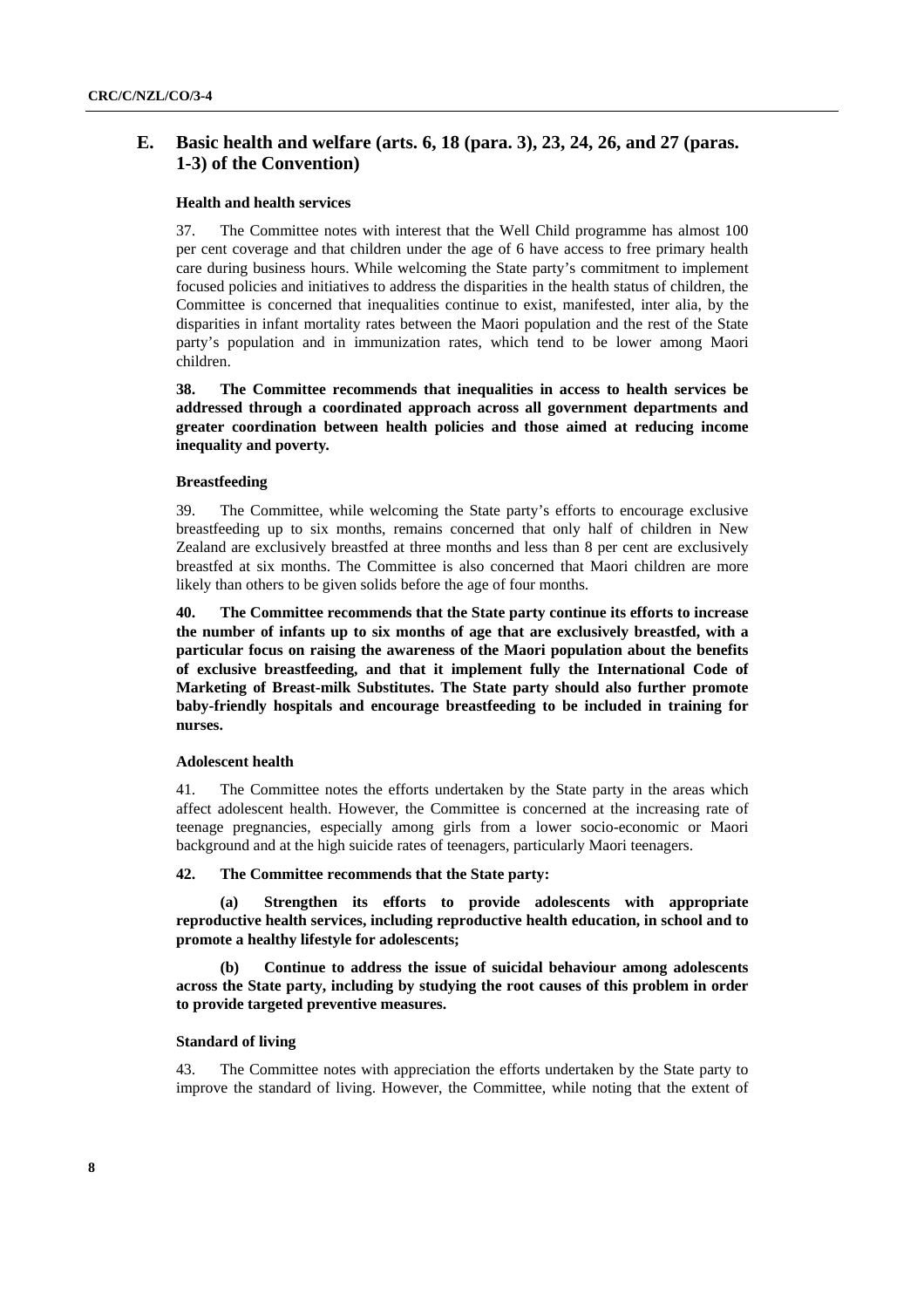child poverty has declined in recent years, is nonetheless concerned that still about 20 per cent of children in the State party are living under the poverty line.

**44. The Committee recommends that the State party take all necessary measures to provide appropriate support to allow disadvantaged families and their children to move out of poverty in a sustained way while, at the same time, continuing to provide assistance to those who remain under the poverty line.** 

# **F. Education, leisure and cultural activities (arts. 28, 29 and 31 of the Convention)**

## **Education, including vocational training and guidance**

45. The Committee notes with appreciation the numerous efforts of the State party in the sphere of education, including the new Education Amendment Act and Maori Education strategy (2008-2012). The Committee also welcomes the legal guarantee of access to free education accorded to undocumented children. However, the Committee is concerned that several groups of children have problems being enrolled in school or continuing or reentering education, either in regular schools or alternative educational facilities, and cannot fully enjoy their right to education, notably children with disabilities (children with special educational needs), children living in rural areas, Maori, Pacific and minority children, asylum-seeking children, teenage mothers, dropouts and non-attendees for different reasons. Furthermore, the Committee is concerned:

(a) That only 20 hours of free early childhood education and care are available and that there is limited access for many children, especially those in need;

(b) That many public schools are pressuring parents to make "donations";

(c) That bullying is a serious and widespread problem, which may hinder children's attendance at school and successful learning;

At the number of school suspensions and exclusions and that it affects in particular children from groups which in general are low on school achievement.

#### **46. The Committee recommends that the State party:**

**(a) Ensure that all children have access to high quality early childhood education and care that, at a minimum, is free for socially disadvantaged families and children;** 

**(b) Continue and strengthen its efforts to reduce negative effects of the ethnic (cultural, regional) and social background of children on their enrolment and attendance in school;** 

Invest considerable additional resources in order to ensure the right of **all children, including children from all disadvantaged, marginalized and schooldistant groups, to a truly inclusive education;** 

Use the disciplinary measure of permanent or temporary exclusion as a **means of last resort only, reduce the number of exclusions and ensure the presence of social workers and educational psychologists in school in order to help children at risk with their schooling;** 

**(e) Take steps to ensure that parents are not pressured into making donations to schools and that children are not stigmatized if their parents do not, or are unable to, make such donations;**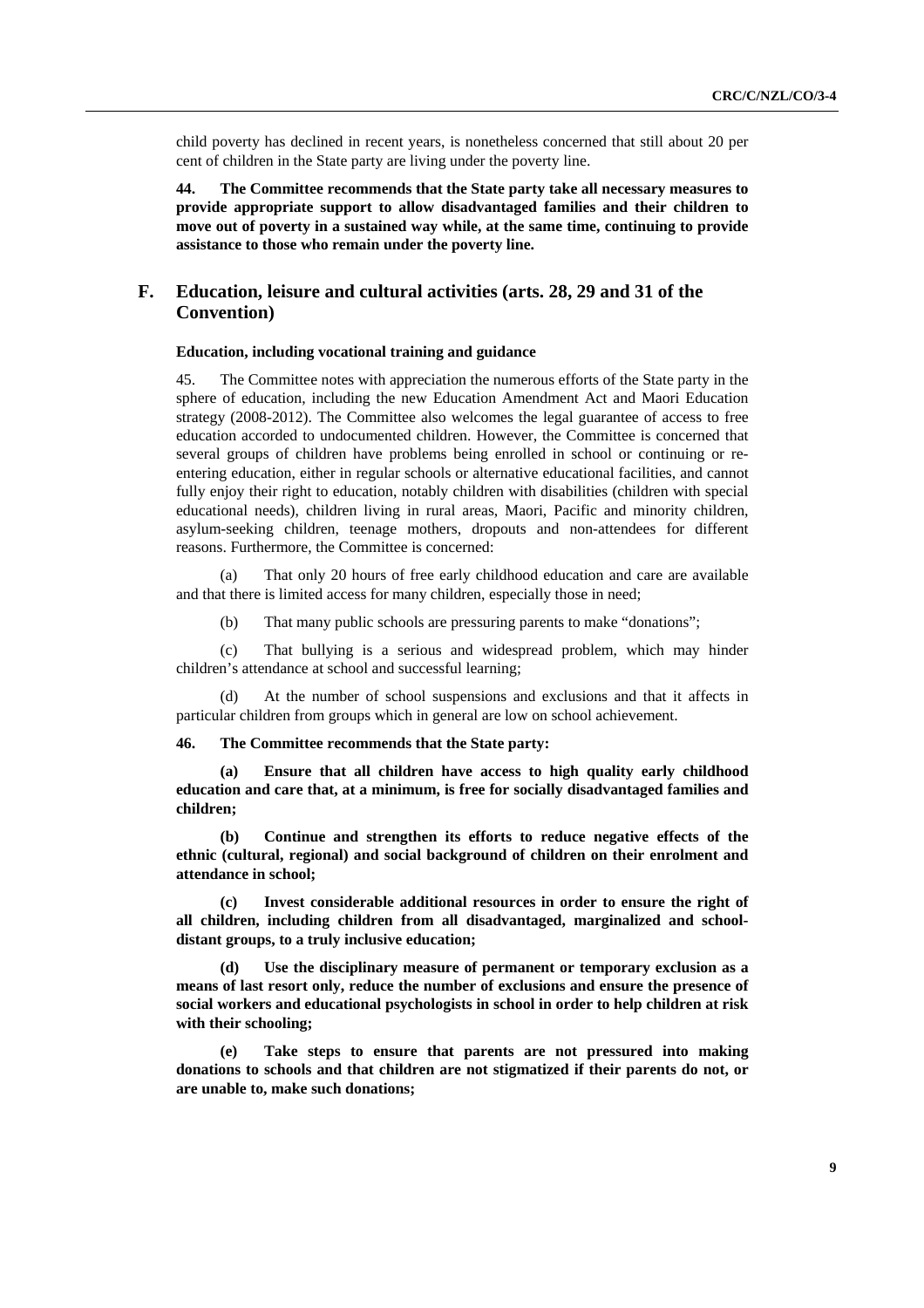## **(f) Further intensify its efforts to eliminate bullying and violence in schools, including through teaching human rights, peace and tolerance.**

### **Rest, leisure, recreation and cultural activities**

47. The Committee notes with regret the absence of a sufficient number of after-school care services and activity programmes available to parents and families. The Committee is also concerned that programmes that do exist are not sufficiently financed and are not equitably distributed geographically.

**48. The Committee recommends that the State party develop and allocate sufficient funding for services and programmes for school-age children after school and during holiday periods. Such programmes can serve multiple functions, including providing structured supervision for children outside the home, providing tutorial services if needed and allowing children access to services their parents could not otherwise afford. The State party should ensure, in as much as possible, that these programmes are financially and geographically accessible to all parents and their children on an equal basis.** 

# **G. Special protection measures (arts. 22, 30, 32-36, 38-40 and 37 (b)-(d) of the Convention)**

#### **Economic exploitation including child labour**

49. While the Committee notes with interest the development of the Children's Employment Work Programme in 2004, it deeply regrets that no efforts have been undertaken in order to address the Committee's previous recommendations on economic exploitation including child labour. Furthermore, the Committee is particularly concerned that children between the ages of 15 and 18 are allowed to work in dangerous workplaces.

**50. The Committee recommends the State party take appropriate measures, legislative and otherwise, to ensure that no person under the age of 18 is allowed to work in a dangerous workplace. The Committee also reiterates its previous recommendation (CRC/C/15/Add.216, para. 48) that the State party ratify ILO Convention No. 138 (1973) concerning Minimum Age for Admission to Employment.** 

## **Sexual exploitation and abuse**

51. The Committee notes the State party's indication that work to ratify the Optional Protocol to the Convention on the sale of children, child prostitution and child pornography is advancing and that remaining issues will be addressed through the child and family protection bill, which is currently before the House of Representatives. The Committee also notes the activities undertaken by the State party to combat commercial sexual exploitation and abuse. However, the Committee is concerned about the exploitation of migrant girls in prostitution, and about the lack of data on child victims of sexual exploitation.

**52. The Committee encourages the State party to adopt the Child and Family Protection Bill without delay in order to eliminate any obstacles to the ratification of the Optional Protocol to the Convention on the sale of children, child prostitution and child pornography. The Committee recommends that the State party take adequate measures to combat the exploitation of migrant girls in prostitution and that it intensify its efforts to collect data on the extent of sexual exploitation and abuse of children, which is essential for the preparation of adequate responses to combat these phenomena.**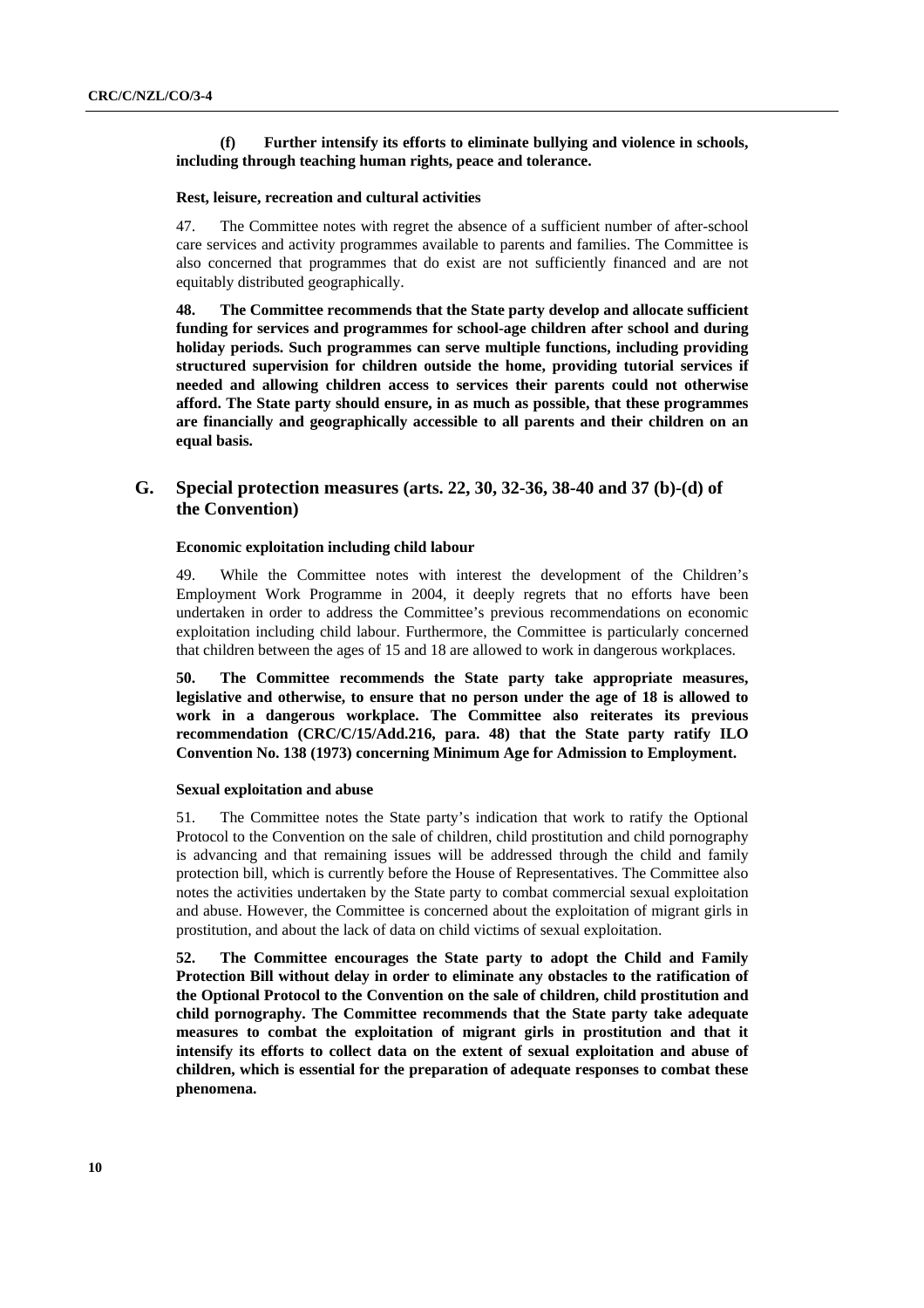### **Helplines**

53. The Committee notes with interest the existence of three child helplines in the State party. The Committee regrets, however, that these helplines are not accessible 24 hours a day through a short telephone number that is free of cost.

**54. The Committee recommends that the State party allocate sufficient funding to enable toll-free, 24-hour access to the child helplines. The Committee further recommends that the child helplines be three- or four-digit telephone numbers accessible from everywhere in the country.** 

#### **Administration of juvenile justice**

55. The Committee reiterates its concern regarding the low age of criminal responsibility and regrets that the State party has lowered it from 14 to 12 years for grave and repeated offences, without providing a clear definition of these offences, and maintains the age of penal majority at 17 years. While noting the State party's indication that it has made significant progress towards the removal of the reservation to article 37 (c) of the Convention regarding the separation of juveniles and adults in detention facilities, with reference to paragraphs 8 and 9 of the present concluding observations, the Committee expresses concern that females under the age of 18 in conflict with the law are held in the same places of detention as older female detainees. The Committee also regrets that, despite the existence of "family group conferences", the judiciary uses a punitive approach more often than a restorative approach.

**56. The Committee reiterates its previous recommendations (CRC/C/15/Add.216, para. 50) and recommends that the State party fully implement international standards of juvenile justice, in particular articles 37, 39 and 40 of the Convention, as well as general comment No. 10 (2007) on children's rights in juvenile justice, the United Nations Standard Minimum Rules for the Administration of Juvenile Justice (Beijing Rules), the United Nations Guidelines for the Prevention of Juvenile Delinquency (Riyadh Guidelines) and the United Nations Rules for the Protection of Juveniles Deprived of Their Liberty (Havana Rules). It also recommends that the State party:** 

**(a) Raise the minimum age of criminal responsibility in accordance with the Committee's general comment No. 10, and notably its paragraphs 32 and 33;** 

**(b) Consider setting the age for criminal majority at 18 years;** 

**(c) Develop a broad range of alternative measures to detention for children in conflict with the law; and establish the principle that detention should be used as a measure of last resort and for the shortest period of time as a statutory principle;** 

**(d) While awaiting the expeditious withdrawal of its reservation to article 37 (c) of the Convention, ensure that, unless it is in his or her best interests not to be, any child, male or female, deprived of liberty is separated from adults in all places of detention;** 

**(e) Make use of the technical assistance tools developed by the Interagency Panel on Juvenile Justice and by its members, which include UNODC, UNICEF, OHCHR and NGOs, and seek technical advice and assistance in the areas of juvenile justice and police training from the members of the Panel.** 

#### **Protection of witnesses and victims of crimes**

**57. The Committee also recommends that the State party ensure, through adequate legal provisions and regulations, that all child victims and/or witnesses of crimes are provided with the protection required by the Convention, and in so doing, take fully**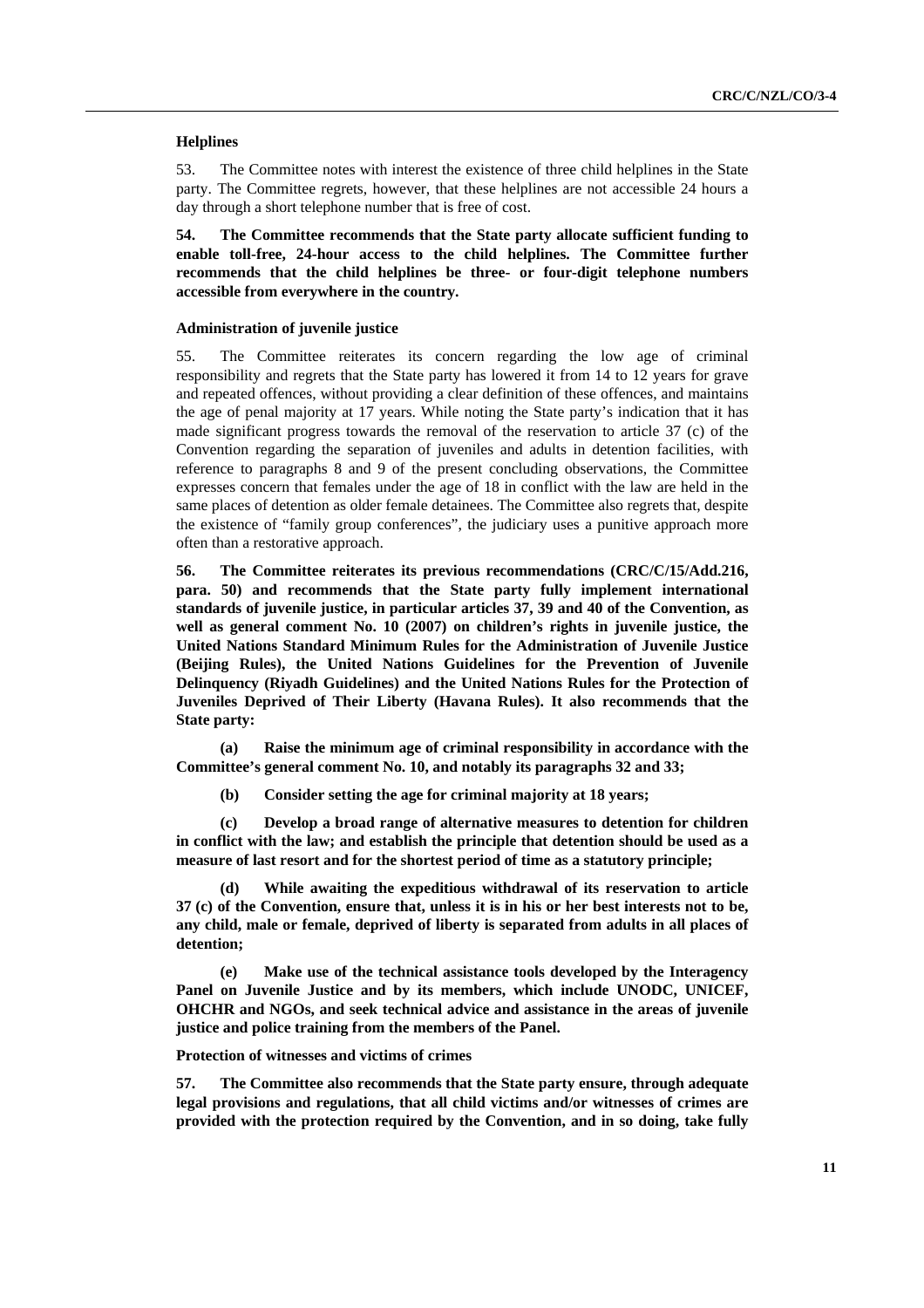**into account the Guidelines on Justice in Matters involving Child Victims and Witnesses of Crime (Economic and Social Council resolution 2005/20 of 22 July 2005, annex).** 

 **Children belonging to minority groups** 

**58. The Committee encourages the State party, in its efforts to improve the situation of children belonging to indigenous groups, to take into account the observations and recommendations made by the Special Rapporteur on the rights of indigenous peoples following his visit to New Zealand in July 2010 (A/HRC/15/37/Add.9), including with regard to the principles enshrined in the Treaty of Waitangi. The Committee also draws the attention of the State party to its general comment No. 11 (2009) on indigenous children and their rights under the Convention.** 

# **H. Ratification of international human rights instruments**

**59. The Committee recommends that the State party swiftly proceed with the ratification of the Optional Protocol on the sale of children, child prostitution and child pornography.**

**60. The Committee encourages the State party to consider ratifying the international human rights instruments to which it is not yet party, namely, the International Convention on the Protection of the Rights of All Migrant Workers and Members of Their Families***,* **the International Convention for the Protection of All Persons from Enforced Disappearance, the Optional Protocol to the Convention on the Rights of Persons with Disabilities and the Optional Protocol to the International Covenant on Economic, Social and Cultural Rights.** 

### **I. Follow-up and dissemination**

**61. The Committee recommends that the State party take all appropriate measures to ensure full implementation of the present recommendations by, inter alia, transmitting them to the Head of State, the Supreme Court, Parliament, relevant ministries and local authorities for appropriate consideration and further action.** 

**62. The Committee recommends that the third and fourth periodic report and written replies submitted by the State party and the related recommendations (concluding observations) adopted be made widely available in the languages of the country, including (but not exclusively) through the Internet to the public at large, civil society organizations, youth groups, media and other professional groups and children, in order to generate debate and awareness of the Convention, its implementation and monitoring.**

# **J. Next report**

**63. The Committee invites the State party to submit its fifth periodic report by 5 May 2015 and to include in it information on the implementation of the present concluding observations. The Committee draws attention to its harmonized treatyspecific reporting guidelines adopted on 1 October 2010 (CRC/C/58/Rev.2 and Corr. 1) and reminds the State party that future reports should be in compliance with the guidelines and not exceed 60 pages. The Committee urges the State party to submit its report in accordance with the guidelines. In the event that a report exceeding the page limitation is submitted, the State party will be asked to review and resubmit the**